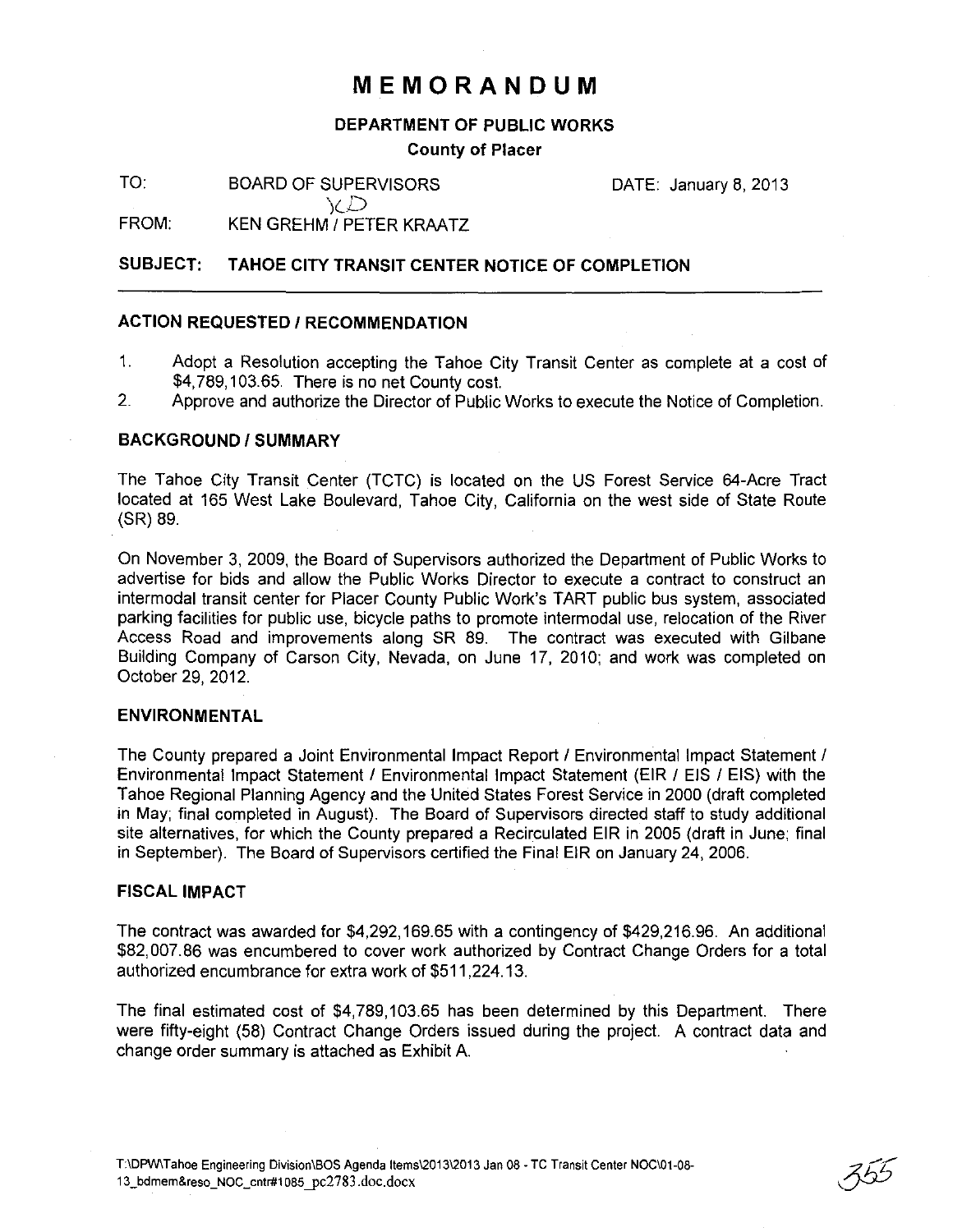Page 2 January 8, 2013

The project is fully funded through grants from the Federal Transit Administration (FTA) Section 5309 Bus Fund, Proposition 1 (B), FTA Alternative Transportation in Public Parks and Lands (ATPPL), Placer County Redevelopment Agency, Placer County Traffic Mitigation Fees, California Tahoe Conservancy (CTC), and North Lake Tahoe Resort Association (NLTRA), Federal Infrastructure Stimulus funds, the California Transportation Commission State-Local Partnership Program (SLPP), and Placer County Clean Air Grant. Funding for the construction of this project was and is included in the Department's FY 2010-11, FY 2011-12 and FY 2012- 13 Budgets.

356

Attachments:

**Resolution** Notice of Completion Location Map Exhibit A - Contract Summary Memo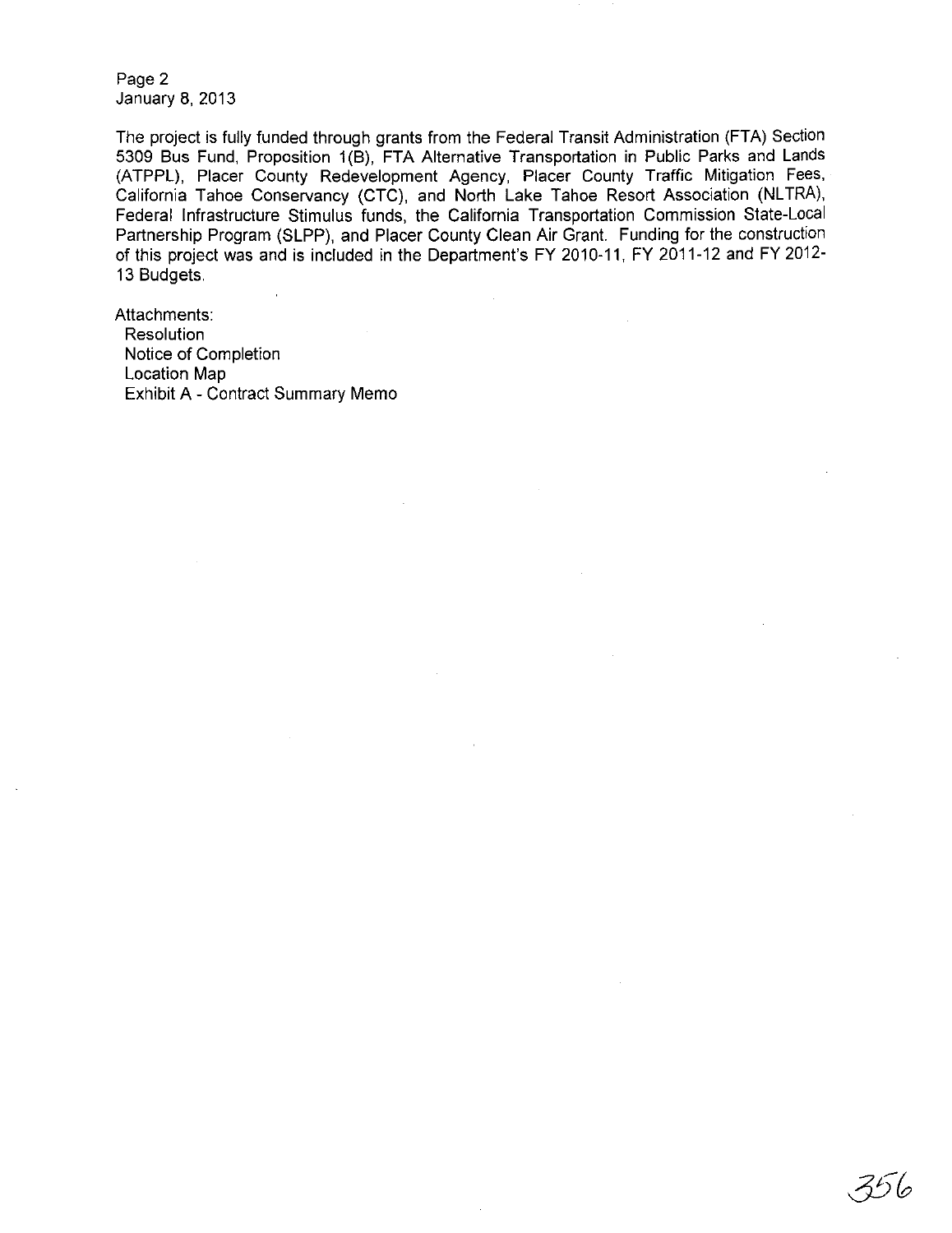# **Before the Board of Supervisors County of Placer, State of California**

In the matter of: A RESOLUTION APPROVING AND AUTHORIZING THE DIRECTOR OF PUBLIC WORKS TO EXECUTE THE NOTICE OF COMPLETION FOR TAHOE CITY TRANSIT CENTER, CONTRACT NO. 1085 Resol. No. \_\_\_\_\_\_\_\_\_\_\_\_\_ The following Resolution was duly passed by the Board of Supervisors of the County of Placer at a regular meeting held on \_\_\_\_\_\_\_\_\_\_\_\_ by the following vote on roll call: Ayes: Noes: Absent: Signed and approved by me after its passage. Chair, Board of Supervisors Attest: Clerk of said Board

BE IT RESOLVED AND ORDERED by the Board of Supervisors of the County of Placer, State of California, that this Board accepts the contract as complete and authorizes the Director of Public Works to execute the Notice of Completion for the Tahoe City Transit Center, Contract No. 1085.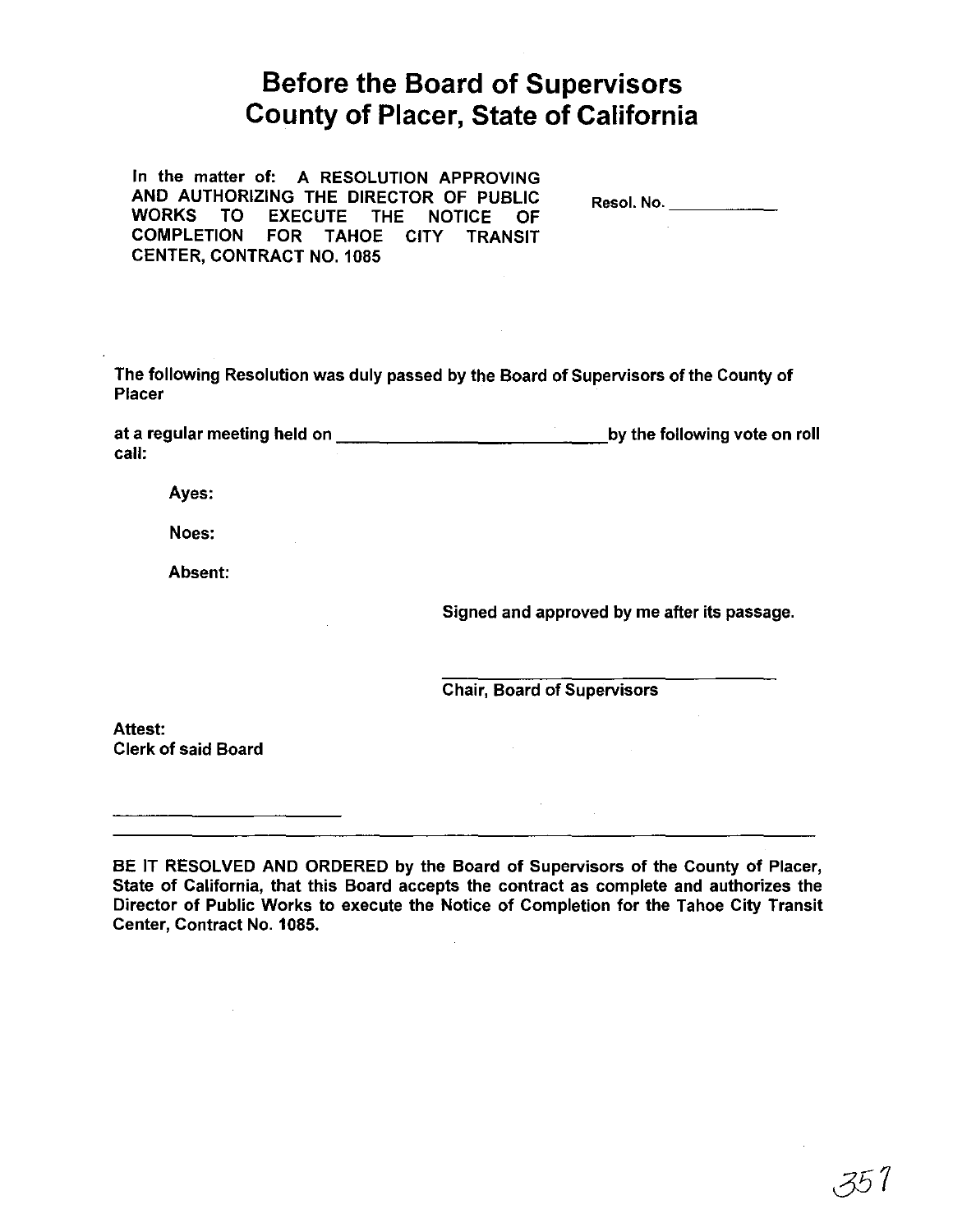Name: Tahoe City Transit Center Contract No. 1085

Recording requested by: Brian Stewart When recorded return to: Brian Stewart Placer County Department of Public Works P.O. Box 336 (7717 North Lake Boulevard) Kings Beach, CA 96143

Space Above for Recorder

#### NOTICE OF COMPLETION

#### COUNTY OF PLACER DEPARTMENT OF PUBLIC WORKS 3091 County Center Drive, Suite 200 Auburn, CA 95603

NOTICE IS HEREBY GIVEN, pursuant to California Civil Code Section 3093, that the following Contractor, to wit: Gilbane Building Company performed and completed, for the County of Placer, State of California, the following contract, structure, or work of improvement, to wit: Tahoe City Transit Center, Contract No. 1085.

The property is owned by the County of Placer by easement.

Said work was accepted and completed on October 29,2012

Executed this  $\qquad \qquad \text{day of} \qquad \qquad \qquad \qquad \text{20}, 20, \text{at Auburn, California}.$  I declare under penalty of perjury that the foregoing is true and correct.

> KEN GREHM, Director Department of Public Works, Placer County

STATE OF CALIFORNIA  $)_{ss}$ COUNTY OF PLACER )

On \_\_\_\_\_\_\_\_\_\_\_\_\_\_\_\_\_\_\_\_\_, before me, JOHN P. WEBER, Notary Public, personally appeared KEN GREHM, who proved to me on the basis of satisfactory evidence to be the person whose name is subscribed to the within instrument and acknowledged to me that he executed the same in his authorized capacity, and that by his signature on the instrument the person, or the entity upon behalf of which the person acted, executed the instrument.

I certify under PENALTY OF PURJURY under the laws of the State of California that the foregoing paragraph is true and correct.

WITNESS my hand and official seal.

John P. Weber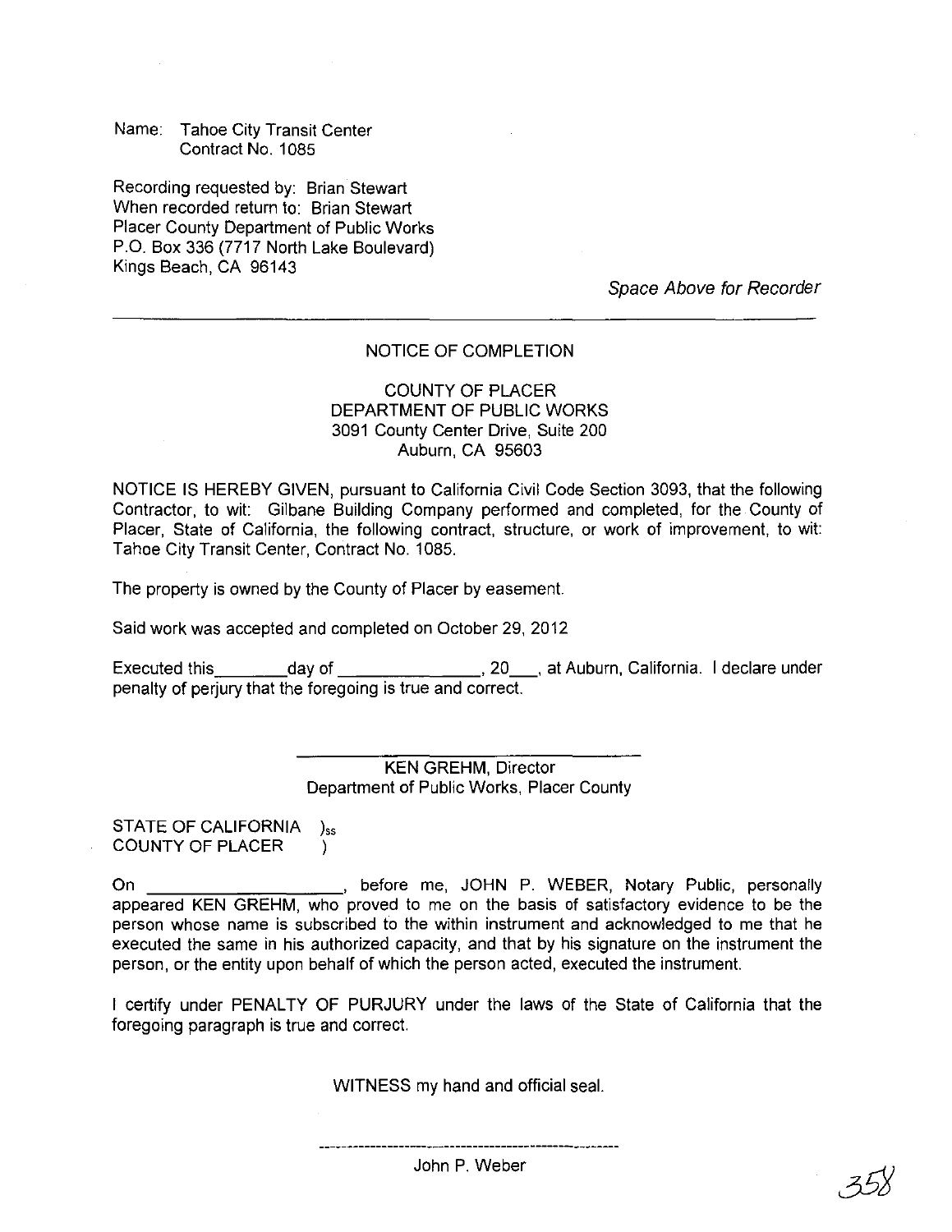

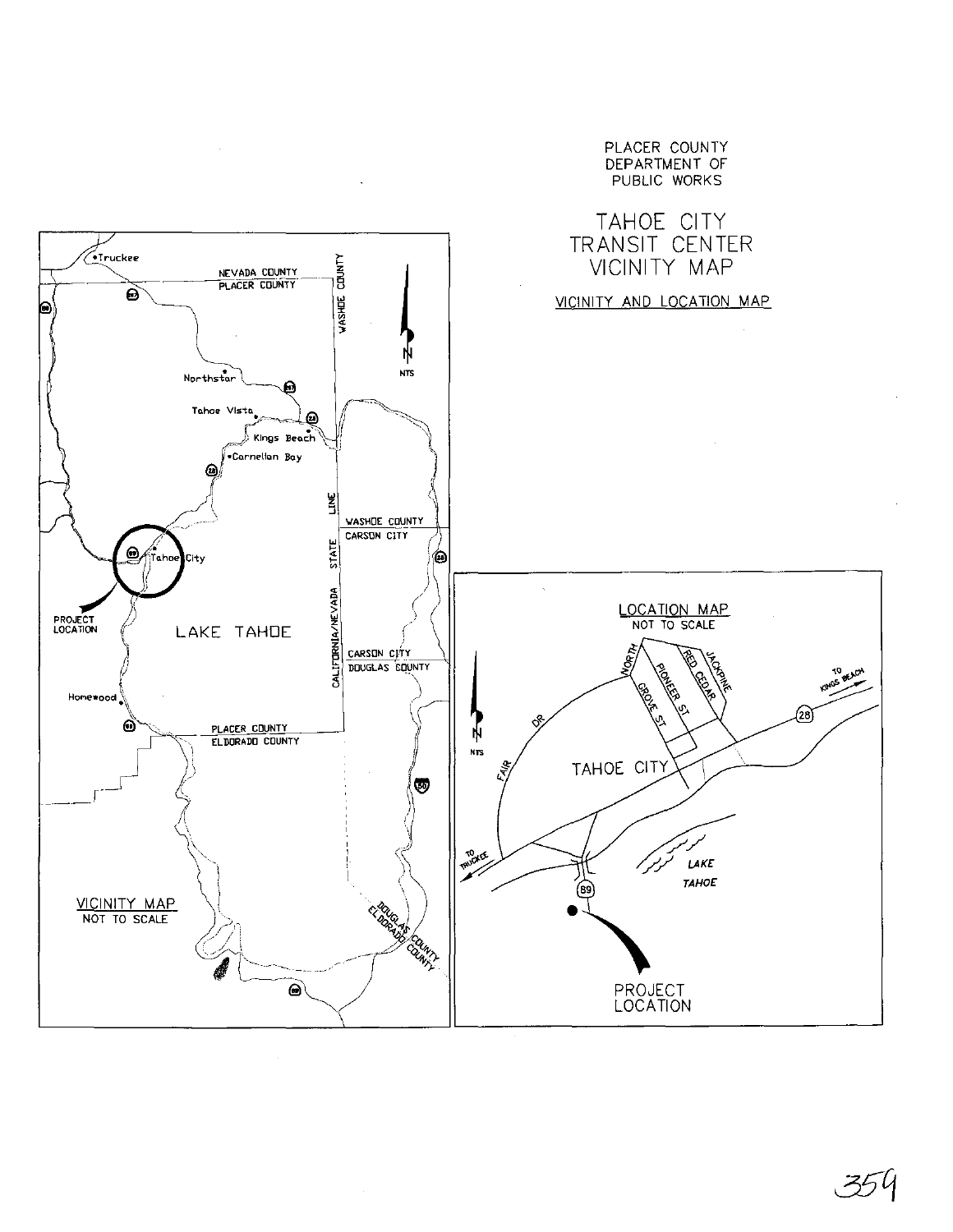### Exhibit A

## **MEMORANDUM**

DEPARTMENT OF PUBLIC WORKS County of Placer

DATE: December 5,2012

TO: KEN GREHM

FROM: BRIAN STEWART

SUBJECT: CONTRACT SUMMARY -- TAHOE CITY TRANSIT CENTER, CONSTRUCTION CONTRACT NO. 1085

| Contractor:<br>Work Completed:                                                                                                                                                        | Gilbane Building Company<br>October 29, 2012 |                            |                              |
|---------------------------------------------------------------------------------------------------------------------------------------------------------------------------------------|----------------------------------------------|----------------------------|------------------------------|
| <b>Preliminary Estimate</b><br>$\mathbf 1$ .<br><b>Contract Award</b><br>2.<br><b>Estimated Final Contract Cost:</b><br>--Completed Contract Items<br>--Contract Change Orders (CCOs) |                                              | S.                         | 4,418,373.30<br>4,292,169.65 |
|                                                                                                                                                                                       |                                              | 4,251,710.65<br>537,393.00 |                              |
| Total                                                                                                                                                                                 |                                              | S                          | 4,789,103.65                 |
| Percent of increase (final total versus contract award)                                                                                                                               |                                              |                            | 11.58                        |

### CONTRACT CHANGE ORDER SUMMARY

-------------------------

| CCO             |                                                                     |                 |  |
|-----------------|---------------------------------------------------------------------|-----------------|--|
| No.             | Description                                                         | Net CCO Cost    |  |
|                 | Ten items, all complete                                             | 47,896.38<br>S. |  |
| $\overline{2}$  | 11 tree waterings @ \$378.00 each                                   | 2,646.00        |  |
| 3               | 1) infiltration gallery drain rock & 2) footing concrete            | (1,744.98)      |  |
| $\overline{4}$  | NTE 1500 CY Import Filll                                            | 48,000.00       |  |
|                 | Over Ex areas 3&4, bore hole abandonment, FH pothole, Tensar        |                 |  |
|                 | road stabilization, 6" storm drain, 4" conduit, & concrete retainer |                 |  |
| 5               | (supplemental 1)                                                    | 44,034.41       |  |
| 6               | Detour signage, elec. Panel relocation, ect.                        | 2,505.95        |  |
|                 | Various - Arch extra, report,, end of season report                 | 4,785.90        |  |
| 8               | Adjust Shop Fab, and unused TriAX TX160                             | (1,695.79)      |  |
| 9               | <b>ATT Line Install</b>                                             | 40,320.00       |  |
| 10 <sub>1</sub> | Aeration upgrades for tree mitigation                               | 7,934.91        |  |
| 11              | Steel Changes per CR No. 1012                                       | 8,443.88        |  |
| 12 <sub>2</sub> | Steel Changes per CR No. 1047                                       | 6,155.29        |  |
| 13              | <b>CREDIT - Contractoring using our BPO for Stakes</b>              | (2,500.00)      |  |
| 14              | Increase in AC cost                                                 | 8,808.75        |  |
|                 |                                                                     |                 |  |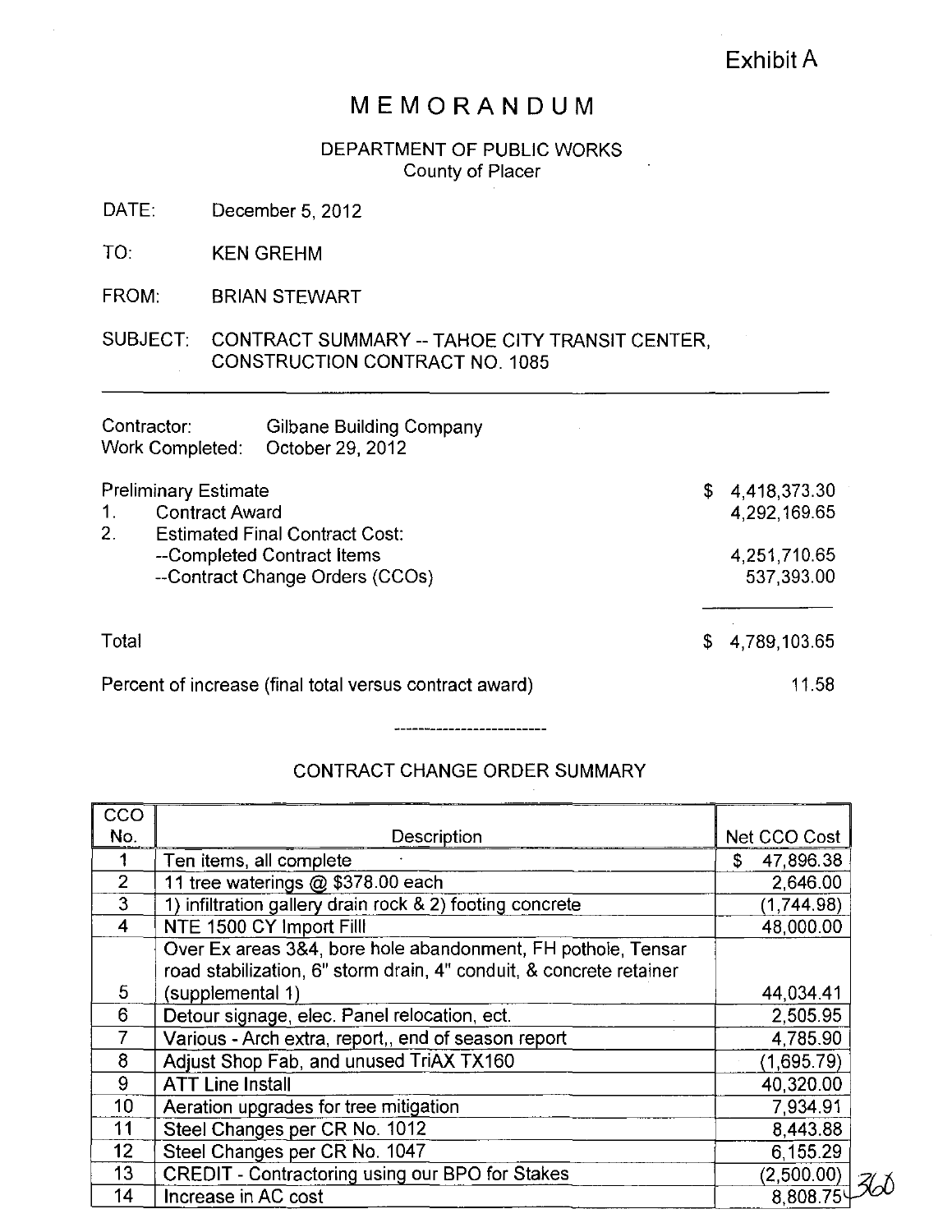| CCO                                                                             |        |
|---------------------------------------------------------------------------------|--------|
|                                                                                 |        |
| No.<br>Net CCO Cost<br>Description                                              |        |
| 15<br>30,270.12<br>TVM - bank card payment pkg and receipt printer              |        |
| 16<br>ROW Tree removal south of (E) River Access Road<br>5,959.25               |        |
| $\overline{17}$<br>128.8 CY excavation/AB RAR STA 1+40 TO 2+27<br>7,682.92      |        |
| 18<br>TVM - Ability to dispense Ultralight C 12-mil cards<br>11,095.56          |        |
| 19<br>Highway mill and fill work<br>28,938.14                                   |        |
| 20<br>42" LCD Monitor Delete<br>(5,853.75)                                      |        |
| 21<br>Highway work and archaeolgist<br>10,506.13                                |        |
| 22<br>more trench work and fill for the site<br>10,775.00                       |        |
| 23<br><b>Unsuitable Removal</b><br>2,839.43                                     |        |
| 24<br>3,190.95<br>Concrete piers for gas meter                                  |        |
| 25<br>Balance CCO items 68, 73, 77, 82 increase<br>6,425.80                     |        |
| 26<br><b>Granite Boulders</b><br>4,347.00                                       |        |
| 27<br>Forest brown bike rack                                                    | 217.35 |
| 28<br>stump at sta 430+00                                                       | 115.51 |
| 29<br>19,007.86<br>Ridge Vent (BOS approval)                                    |        |
| 30<br>Parking Lot unsuitable material (BOS approval)<br>48,255.00               |        |
| 31<br>Balance - item7 and item 55<br>5,650.68                                   |        |
| 32 <sup>2</sup><br>(2,315.85)<br>Generic thermal paper                          |        |
| 33<br><b>E-Lock Readers</b>                                                     | 772.54 |
| $\overline{34}$<br>2,193.21<br>Increase Boulders and paint aerations piping     |        |
| 35<br>Restaking of points due to contractor<br>(1,260.00)                       |        |
| 36<br>Balance CCO items 27,38, 53, 55, 63<br>5,255.36                           |        |
| 37<br><b>Snow Poles</b><br>2,100.00                                             |        |
| 38<br>Delete contract items: one light standard, bus signs<br>(745.50)          |        |
| 39<br>Roof Decking to Close Roof Opening and lower DI<br>11,541.00              |        |
| 40<br>Paint back of signs and Risers and balance<br>848.00                      |        |
| 41<br>2,842.50<br><b>Final Arch Report and artifacts</b>                        |        |
| 42<br>19,950.00<br>Gutter Connections and extra framing                         |        |
| Trusses and metal Decking, STK Cedar Post, Column Rebar Redo<br>43<br>12,427.09 |        |
| 44<br>Deck to Bracing and Painting light fixtures<br>2,927.00                   |        |
| 45<br>12,201.00<br>Gas Shed and Hwy Ride Issues                                 |        |
| 46<br>Shear Wall Connection at line 3<br>8,208.00                               |        |
| 47<br>Relocate sprinklers and brace, door mod<br>2,803.00                       |        |
| 48<br>Delete staining ceiling, add knox box and tray<br>(2,696.00)              |        |
| 49<br>Additonal Framing and block as req'd<br>7,543.00                          |        |
| 50<br>Bollard Covers and AV, sign<br>2,596.00                                   |        |
| 51<br>Adjust Bylin Cable\Hip details\Ticket Window<br>4,250.00                  |        |
| 52<br>AC - Complete in place<br>12,161.00                                       |        |
| 53<br>Snow Poles, Trees, Vent Cover<br>4,670.00                                 |        |
| <b>Hydronic Combination Starters and Disconnects</b><br>54<br>14,641.00         |        |
| 55<br>Unit Heater and Concrete Seal<br>3,615.00                                 |        |
| 56<br>Ticket Window Change Out, Caulking, Doors<br>8,361.00                     |        |
| 57<br><b>Utility Credits</b><br>(2,509.00)                                      |        |
| 58<br>NextBus Contract Transfer no cost CCO                                     | 0.00   |
| $\overline{14,}290.83$<br>\$<br>Remaining CCO Balance                           |        |

361

 $\ddot{\phantom{a}}$